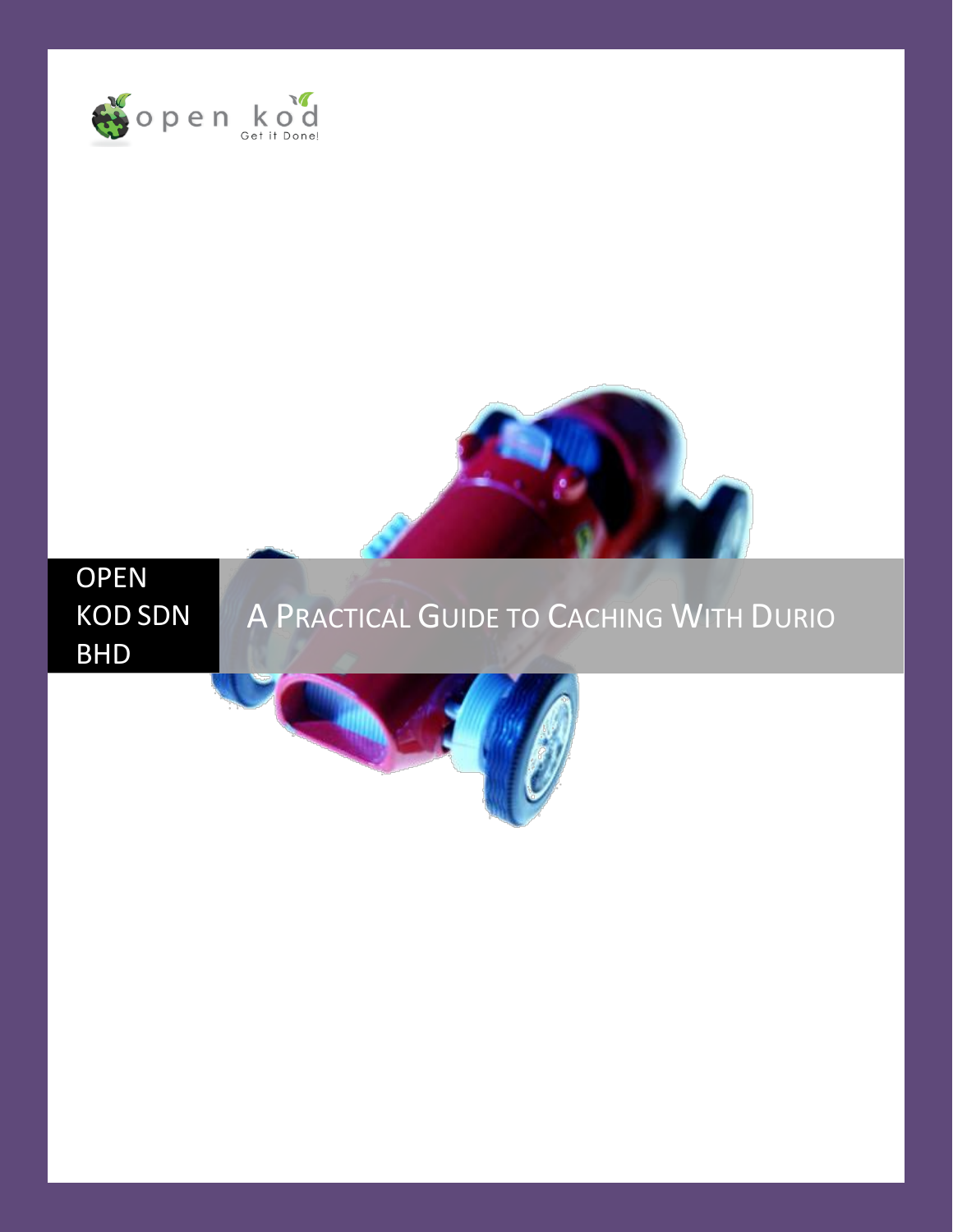## **Contents**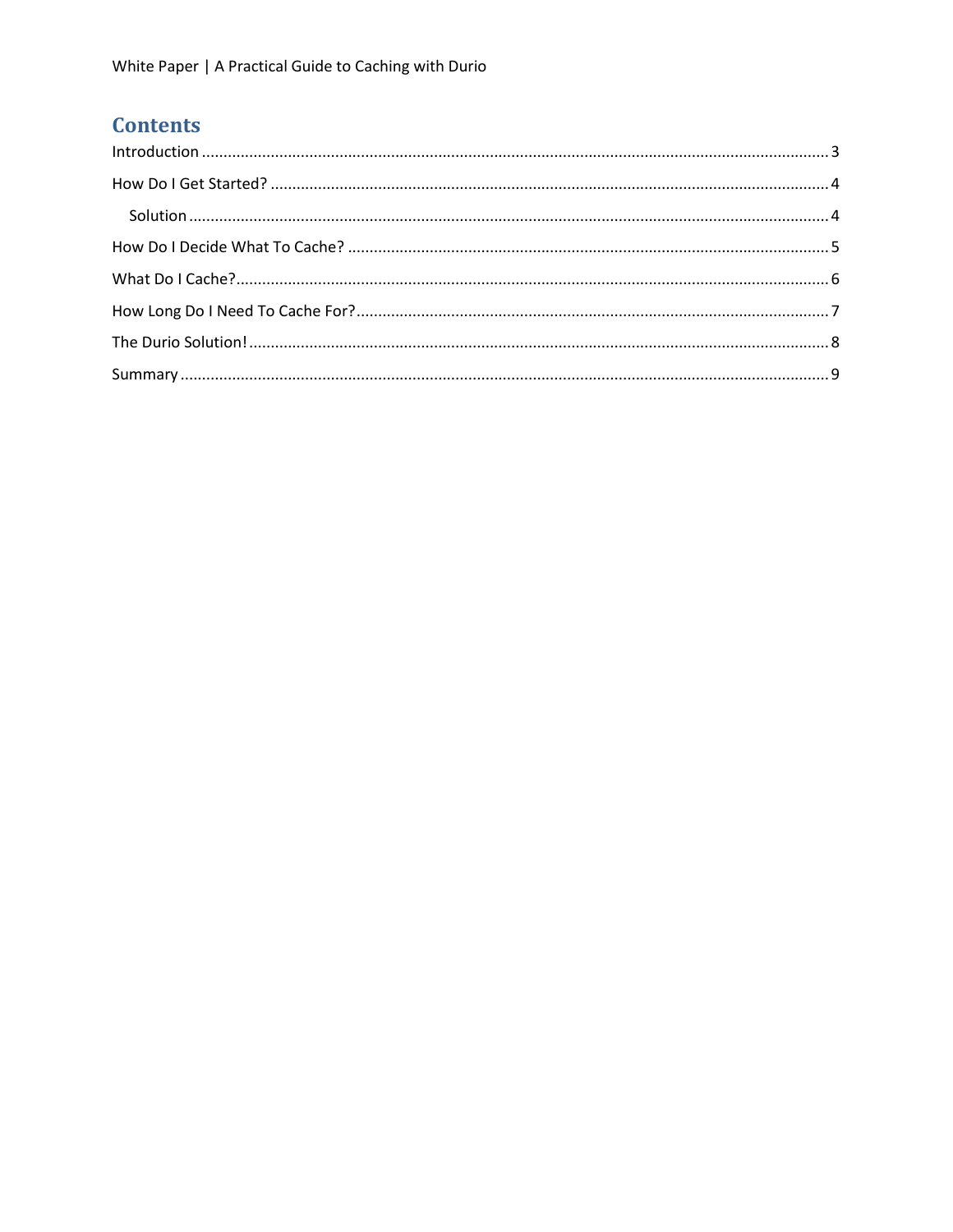## **Introduction**

<span id="page-2-0"></span>Cache as per computer science is defined as a component that transparently stores data so that future requests for that data can be served faster. The data that is stored within a cache might be values that have been computed earlier or duplicates of original values that are stored elsewhere. If requested data is contained in the cache (**cache hit**), this request can be served by simply reading the cache, which is comparatively faster. Otherwise (**cache miss**), the data has to be recomputed or fetched from its original storage location, which is comparatively slower. Hence, the greater the number of requests that can be served from the cache, the faster the overall system performance becomes.

Let's take a look at this figure for better understanding.



Figure 1: Basic cache configuration

Durio can be categorized and used for caching in these five areas:

- 1. Web Cache
- 2. File Transfer Protocol Cache
- 3. Post Office Protocol 3 Cache
- 4. Simple Mail Transfer Protocol Cache
- 5. Domain Name System Cache

For this particular time, we will discuss mainly on web cache and some of the other features.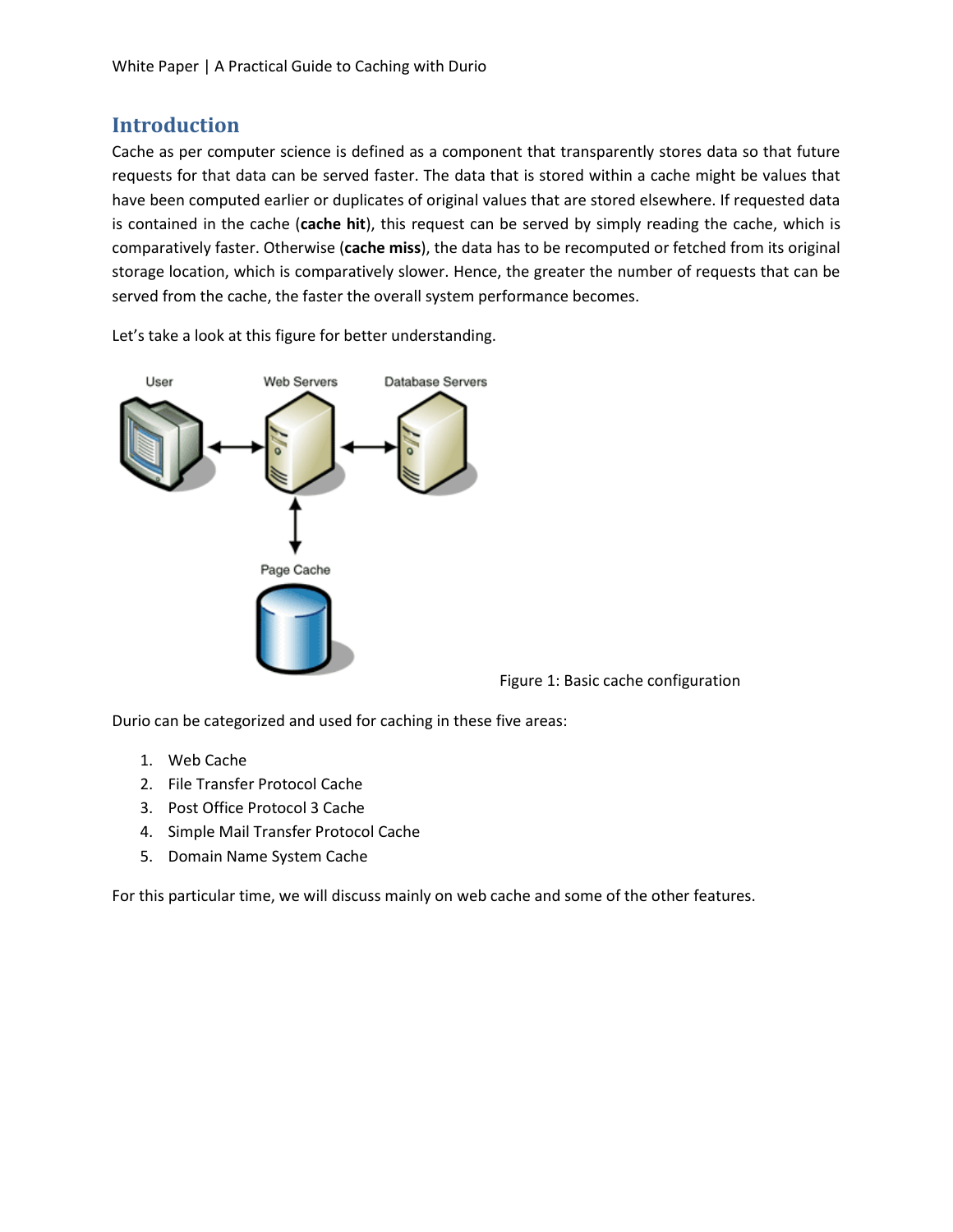#### **How Do I Get Started?**

<span id="page-3-0"></span>I am working with a web-based application that presents dynamic information for users. I have observed that many users access a specific page without the dynamic information changing. How can I improve the response time of dynamically generated web pages that are requested frequently but consume a large amount of system resources to construct?

#### <span id="page-3-1"></span>**Solution**

One obvious approach to making systems faster is to buy more hardware. This option may be appealing because hardware is cheap (or so the vendors say) and the program does not have to change. On the other hand, more hardware only helps until you reach its physical limitations. Network limitations, such as data transfer rates, or latency make these physical limitations more apparent.

A second approach to making systems faster is to do less (processing) work. This approach requires more effort from developers, but can provide enormous increases in performance.



Then came the Durio solution, but first let's take a look at this diagram.

Figure 2: Sequence for a cache miss (when the page is not in the cache)

As shown in the above diagram, this is a normal connection type that involves a user requesting a web page (or application in this matter) from the internet. But this will only works if you already have a caching server (web cache) installed and working. Consequently, a working caching server will only cache a static information or data that less or unchanged at all.

#### But what is static data?

A range of data that's prepares the system to the daily use. It can be a background, buttons, fields, colors, texts and anything that don't change much within the web or application.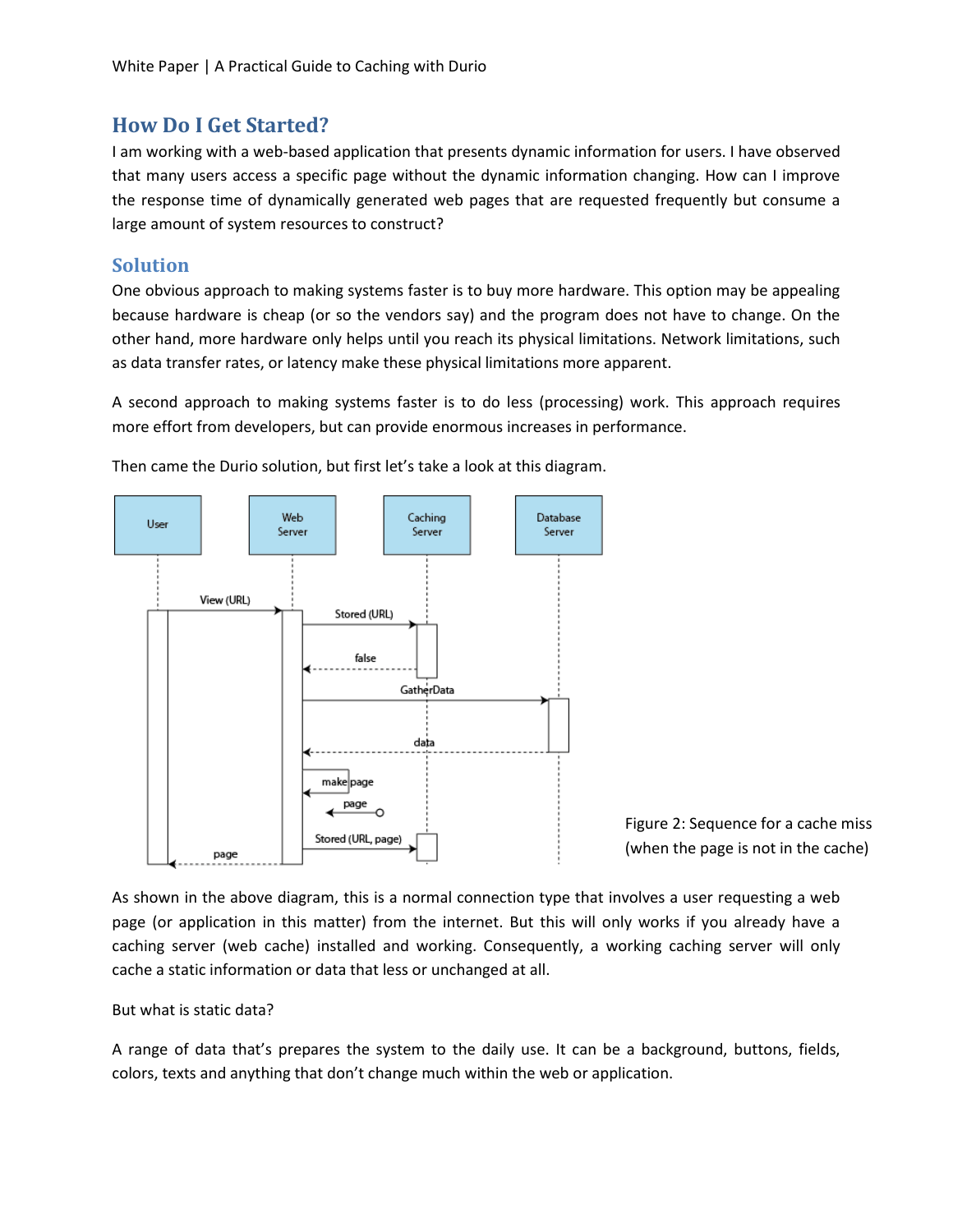Now, let's look at this diagram.



Figure 3: Sequence for a cache hit (when the page is in the cache)

In the cache hit scenario shown in Figure 3, the page is already in the cache. A cache hit saves cycles by skipping the database access, the page rendering, and the storing of the page.

That's mean you can save up to 60 – 95% bandwidth consumption thus the need to add more hardware is terminate.

## <span id="page-4-0"></span>**How Do I Decide What To Cache?**

That is simple. Durio is built with the latest intelligent agent to justify every data whether it's static or dynamic and automatically cache every data by the first time user request for it. Saying that you have 1,000 users and concurrently all of them are accessing the same data.



Durio will not only cache the data but subsequently filter all the incoming traffic from the internet to protect and safeguard your users. Apart from saving you from expanding your budget to buy more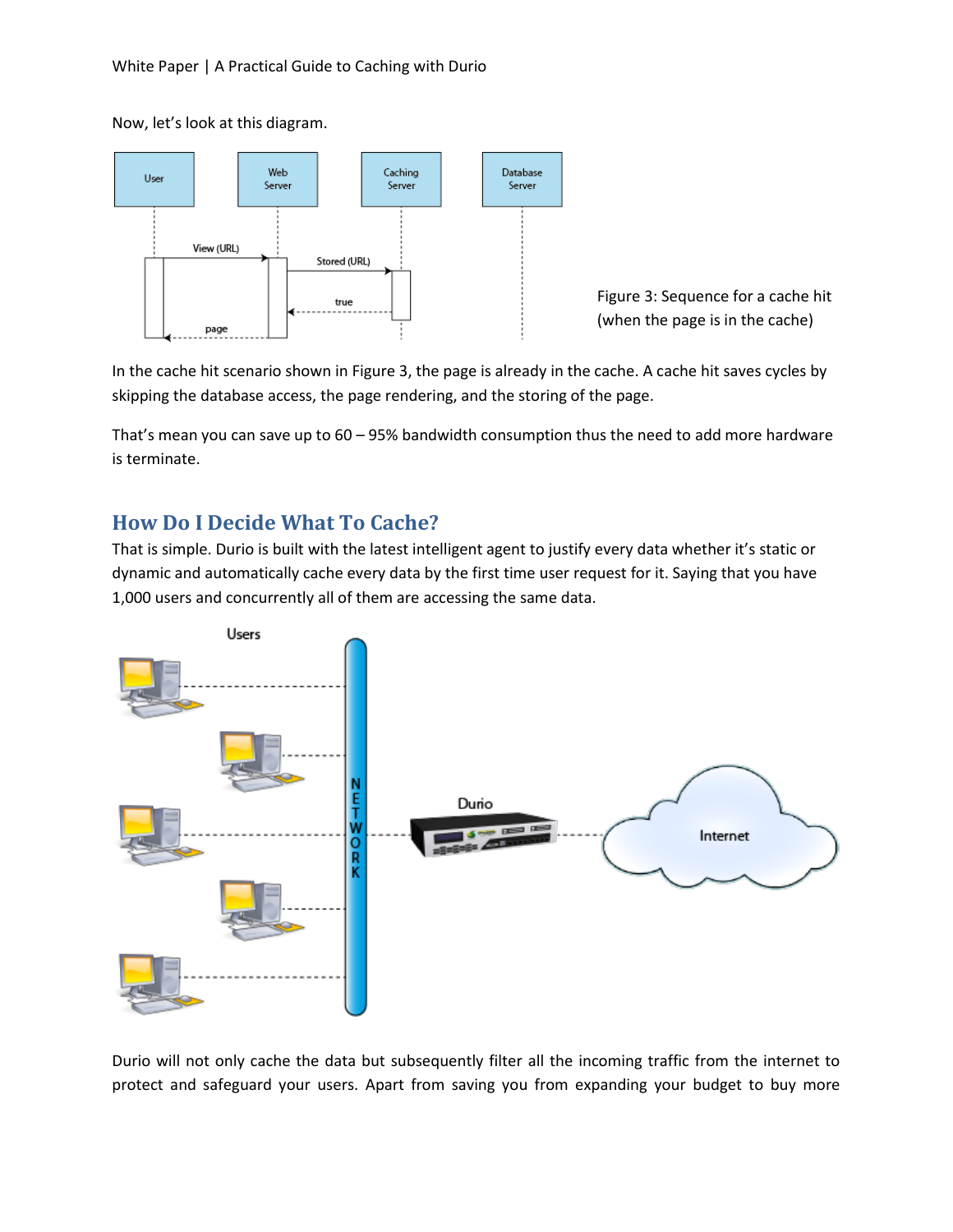hardware, Durio can also be used as an antivirus, anti-spam (should you have a mail server) and that's sound like saving you more money.

## <span id="page-5-0"></span>**What Do I Cache?**

The smartest approach to caching would be to look for the slowest spots in your network environment, and the best way to do that would be using Durio monitoring and logging tools. You can use those to detect the real bottlenecks in your network, and then proceed to eradicate them by applying the caching techniques.

Another point you should keep in mind is that a 10% speedup on a page which accounts for 80% of your traffic (such as home page on some application) is usually way more effective than a 70% speedup on a page which accounts for 2% of your traffic. You should always start with the most popular application in your collection.

To reach the most compromise between speed and size, you must be careful about which application you cache. Some application will be accessed much more frequently than others. So, ideally, you should cache only the popular application and forget about the rarely used ones. This decision is not always easy to make, because usage patterns tend to vary. Many cache implement strategies such as Least Frequently Used (LFU) to remove application that have been used frequently since being stored. Other caching schemes let the user specify the caching strategy for each individual application.

The next most important decision is how big the pieces in the cache should be. Storing complete application enables quick page display after a page hit, because the system retrieves the page from the cache and immediately sends it to the user without any other action. However, if some portions of the application change frequently and others do not (for example, a page with weather and stock prices), storing complete application could lead to a lot of extra storage. Storing smaller pieces improves the chances of a page hit, but also required more storage overhead (there are more pieces to index) and more CPU consumption.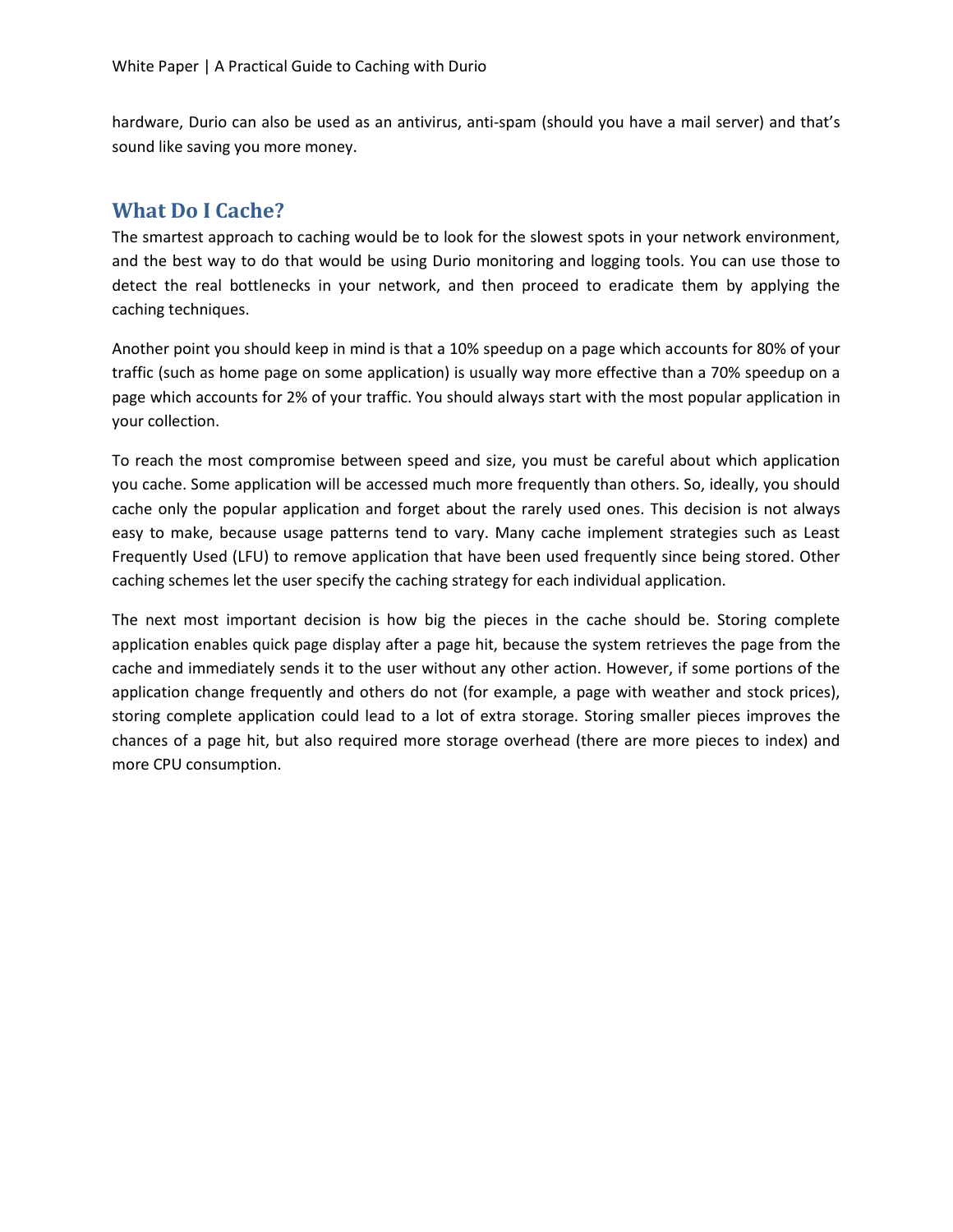## **How Long Do I Need To Cache For?**

<span id="page-6-0"></span>How long the system keeps items in the cache is also important. Storing pages for a fixed amount of time is the simplest methods. This method may not always be sufficient, however.

We'll be using weather for an example, if an unusual weather pattern such as a hurricane is approaching a major city, you may want to update every 15 minutes. You can resolve these issues by tying the caching duration to external events. You may choose to flush the cache when an external event arrives, forcing the page to be re-rendered when the next request arrives.

Some caching strategies try to re-render pages during low-traffic periods. This approach can be very effective if you have predictable traffic patterns and you can hold pages long enough to avoid refreshing during peak traffic times.

Durio with its intelligent agent actually plan for your storage. At first when we configure it, we allow the utilization of 100% of storage space for storing data. Saying that you have a 1TB of storage and 2% of it was used by the system. That's mean the whole 98% storage space can be occupy to be caching storage. Durio automatically calculate your remaining storage space and fully utilize it to be caching storage. Take a look at this diagram.



Data stored in the storage will be analyzed every 5 seconds to check if the need to re-render the data occurs. Durio Intelligent Agent will arrange the data automatically by checking whether the cache hit is dynamically change or static. It also will use the remaining free space till it's full.

#### What happen when it full?

The Least Frequently Used data will be flushed out automatically and replaced with a new one. Ideally a new storage space is only needed when the capability to process is maxed out by the user. An increasing number of users need more storage space.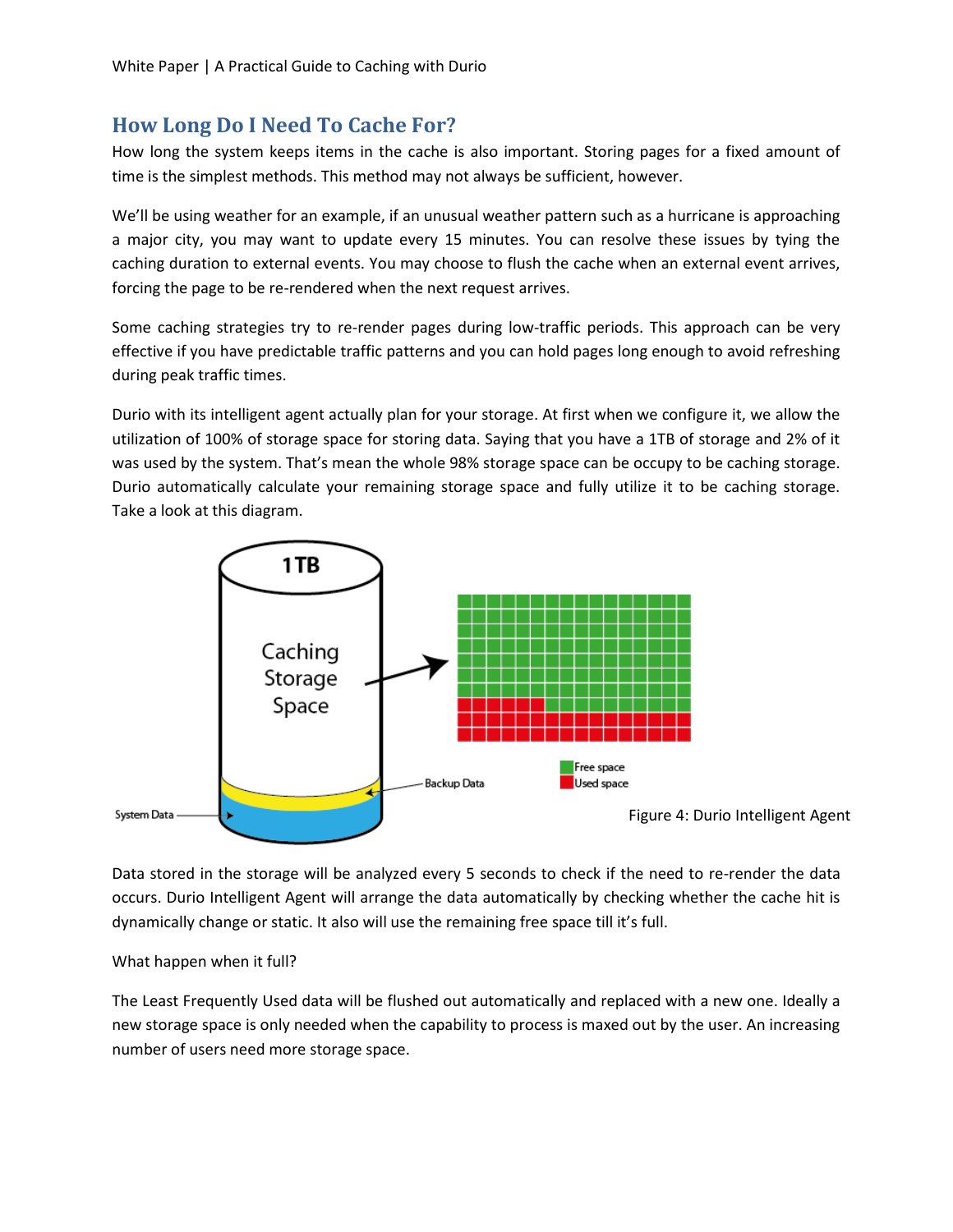## **The Durio Solution!**

<span id="page-7-0"></span>Durio allows organizations to save on their bandwidth through content caching. Cached content means data is served locally and users will see this through faster download speeds with frequently-used content. Thus avoiding spending large amounts of money on upgrading core equipment and transit links to cope with ever-demanding content growth. It also allows organizations to prioritize and control certain web content types where dictated by technical or economic reasons.

Durio optimizes the data flow between client and server to improve performance and caches frequentlyused content to save bandwidth. Durio can also route content requests to servers in a wide variety of ways to build cache server hierarchies which optimize network throughput.

Durio can reduce server load and improve delivery speed to anyone. Durio can also be used to deliver content from around the world – copying only the content being used, rather than inefficiently copying everything. Durio's advanced content routing configuration allows administrators to build content clusters to route and load balance requests via a variety of web servers.



The infinity time period for data stored in Durio is also a winning statement for organization who wishes to expand their budget on other IT product rather than to buy more equipment meant only for storage.